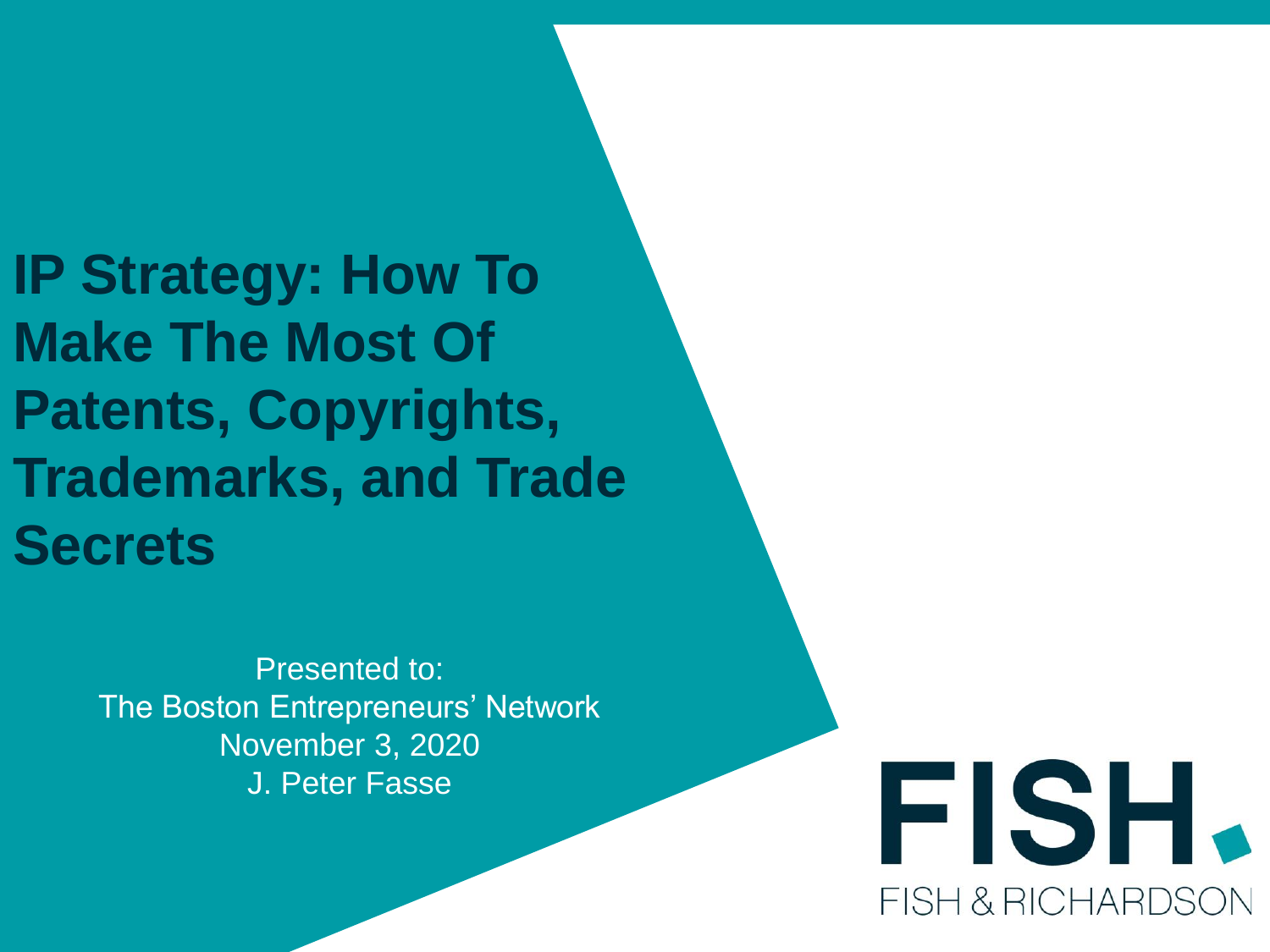# **Agenda**

- **What are the tradeoffs between investing in IP, product development, and getting to market?**
- **What are the technology and market differences in the timing of investing in IP?**
- **When do investors care about IP?**
- **Costs for US Patent Applications**
- **Foreign Filing Costs and Strategies**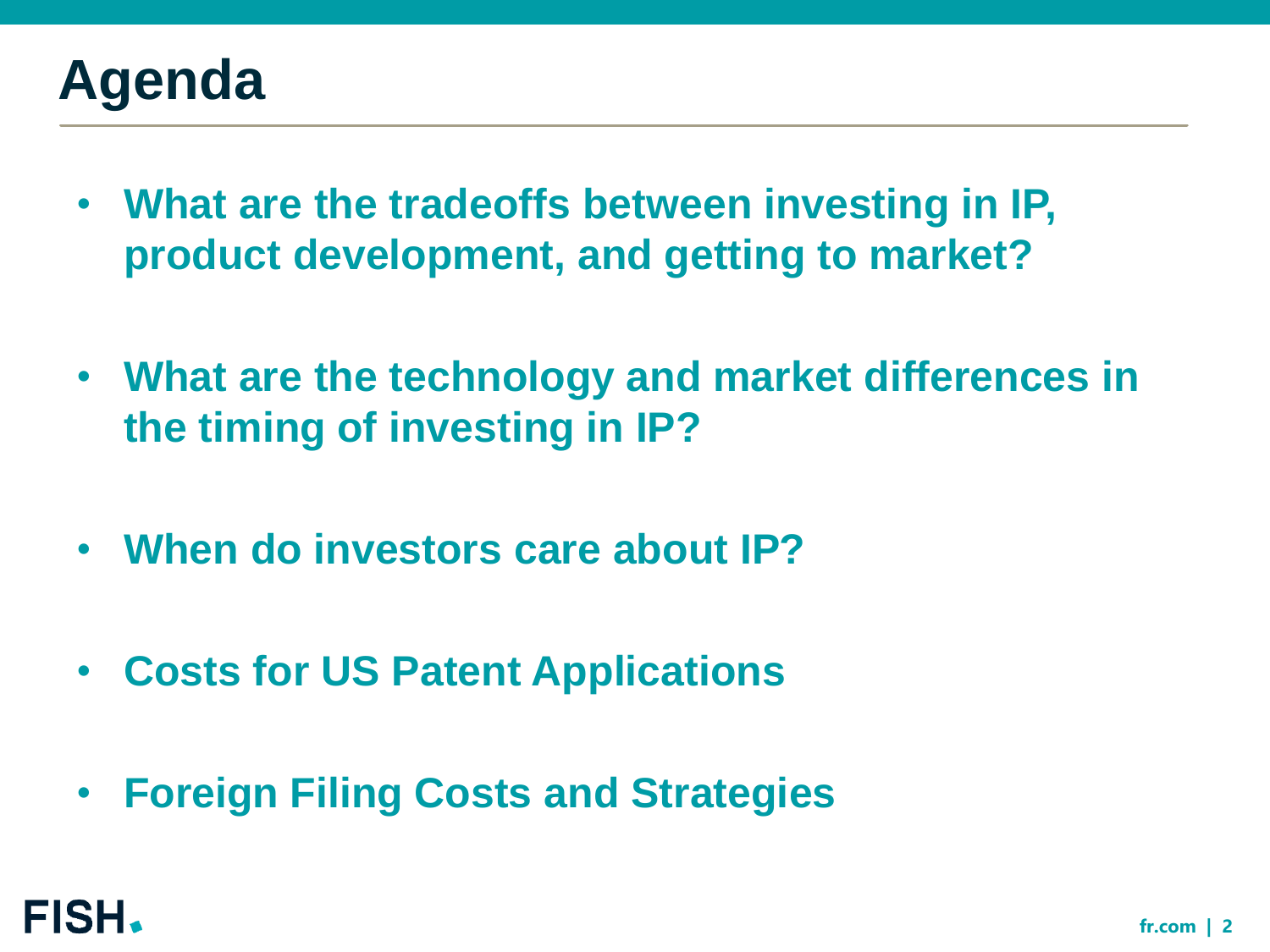**What are the tradeoffs between investing in IP, product development, and getting to market?**

## • **For most technologies, you need to invest in:**

- Developing an IP portfolio
- Developing your product
- Defining a market and placing your product into that market

# • **For therapeutic products, focus on:**

- Building a strong IP portfolio
- Developing your product at least to proof of principle
- Providing investors some evidence that your product works
- You will not likely run clinical trials and get your product to market

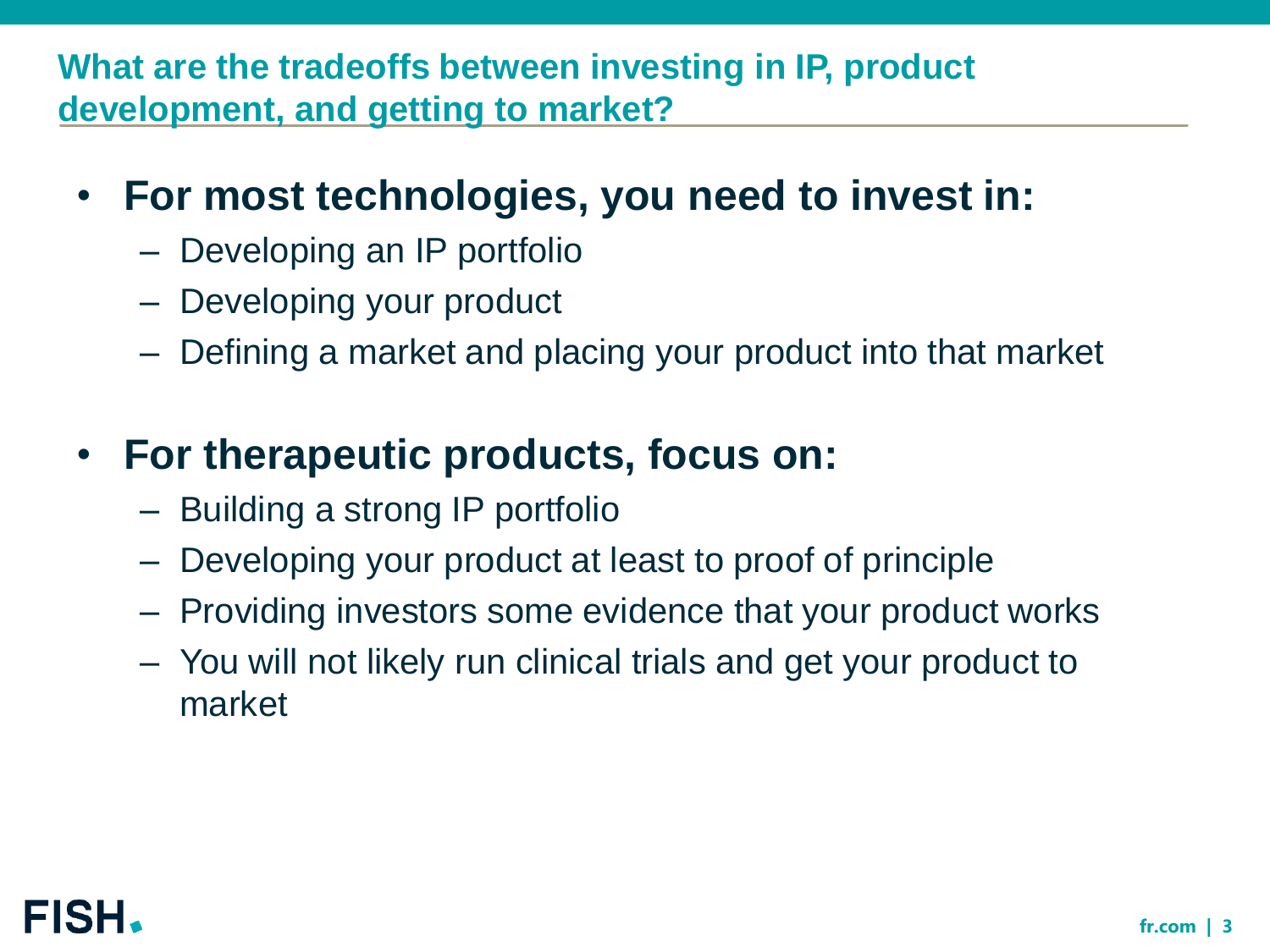## **What are the tradeoffs between investing in IP, product development, and getting to market?**

- **For software apps or consumer products that may have a short period of relevance**
	- The race to be first to market is often key
	- Developing your product to the point of commercial utility is paramount
	- IP protection may, in some circumstances, take a second seat, but some investors may want to see at least some patent application filing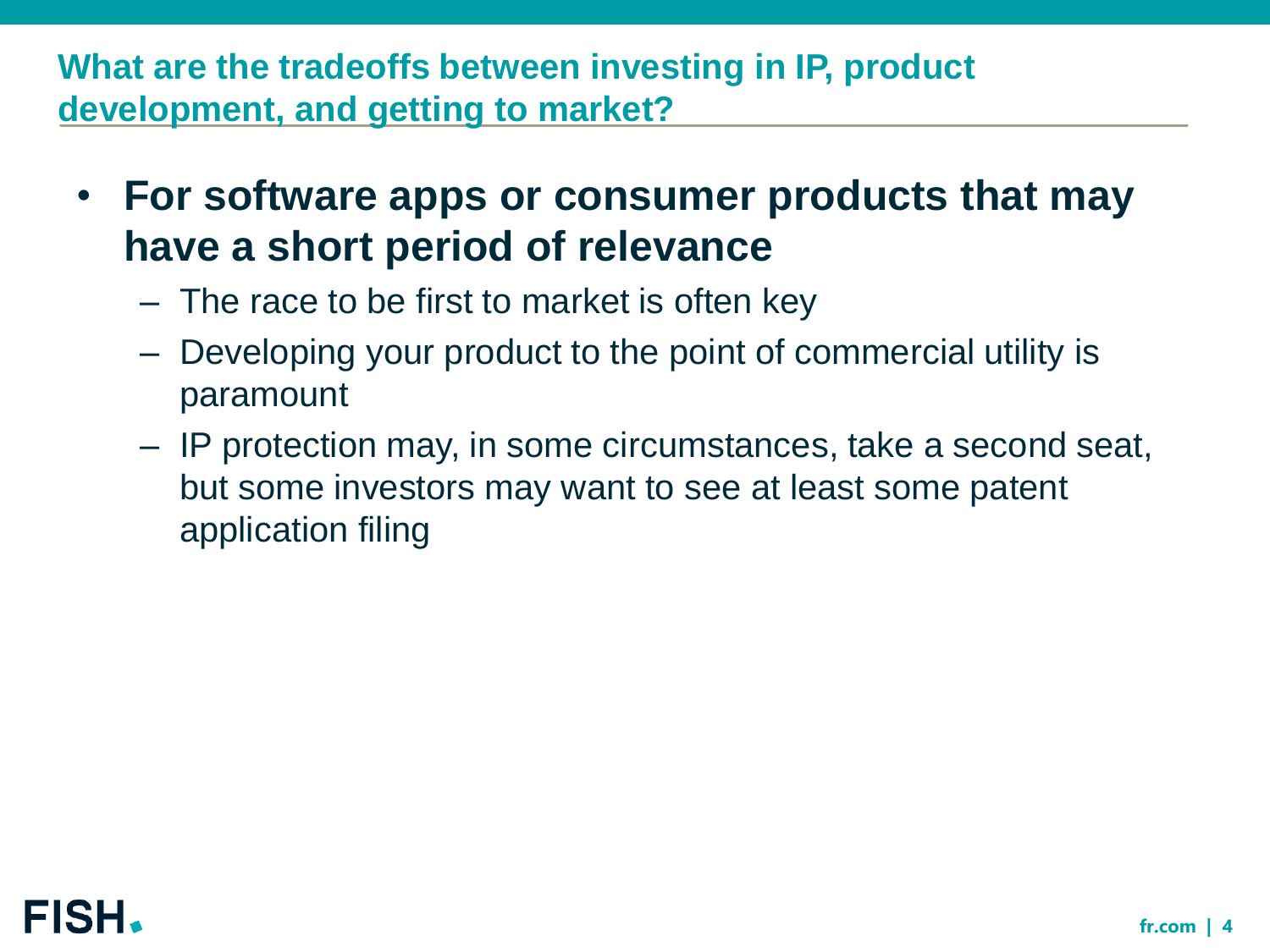**What are the technology and market differences in the timing of investing in IP?**

• **File on your key inventions as soon as you have reduced the invention to practice**

– And as soon as you have adequate funding

• **File before any public disclosures if you want to protect foreign patent rights**

– This is true for all areas of technology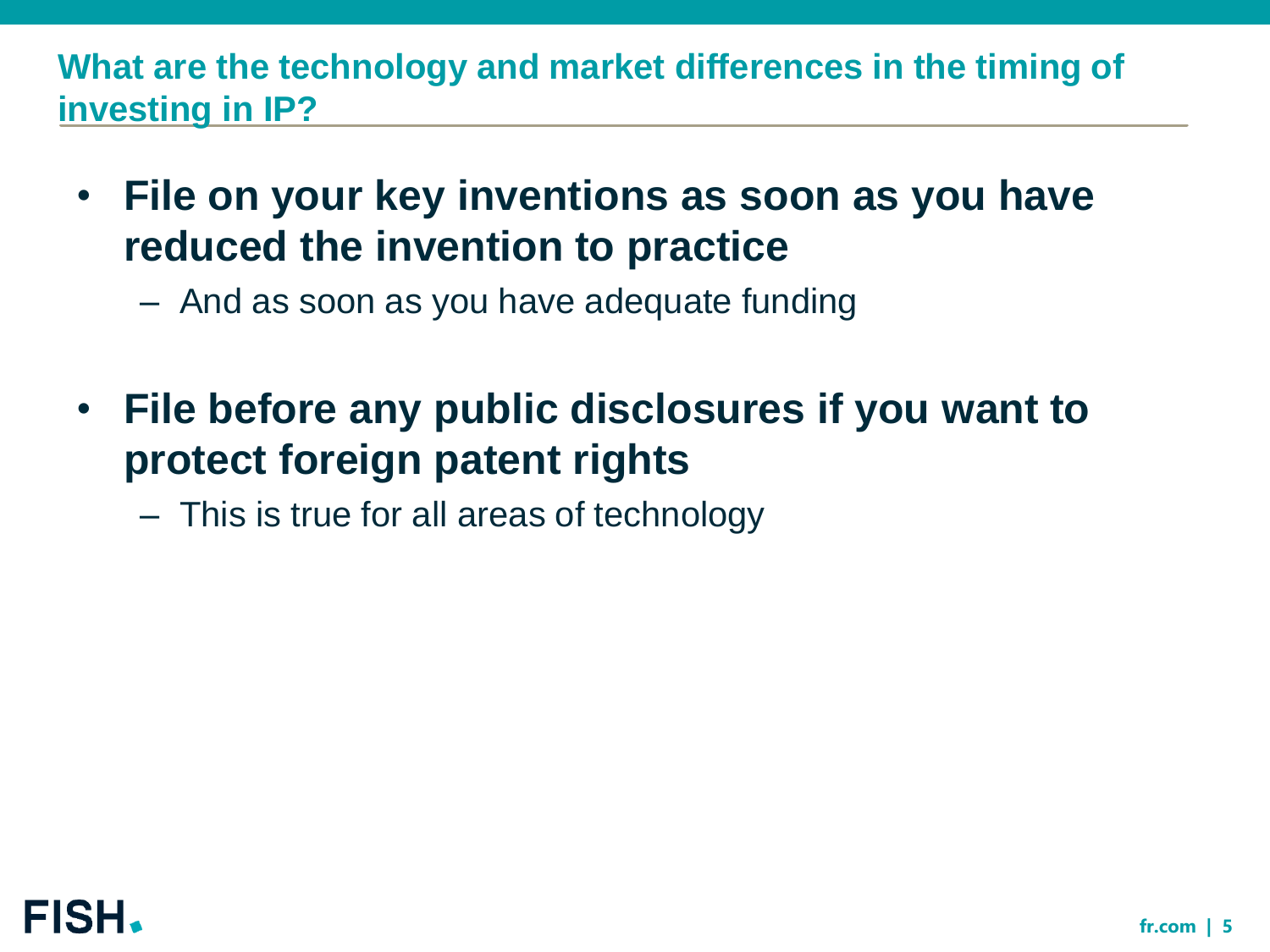## **What are the technology and market differences in the timing of investing in IP?**

- **Only for products that may become obsolete before a patent issues, might you consider forgoing patent protection**
	- For only some software
	- Certain consumer goods
- **Do you want to grow and enter the market yourself, or be acquired?**
	- First case, focus on keeping our competitors for your key products
	- Second case, focus on building as large a portfolio as you can afford, as that may be the most valuable asset you have after your team

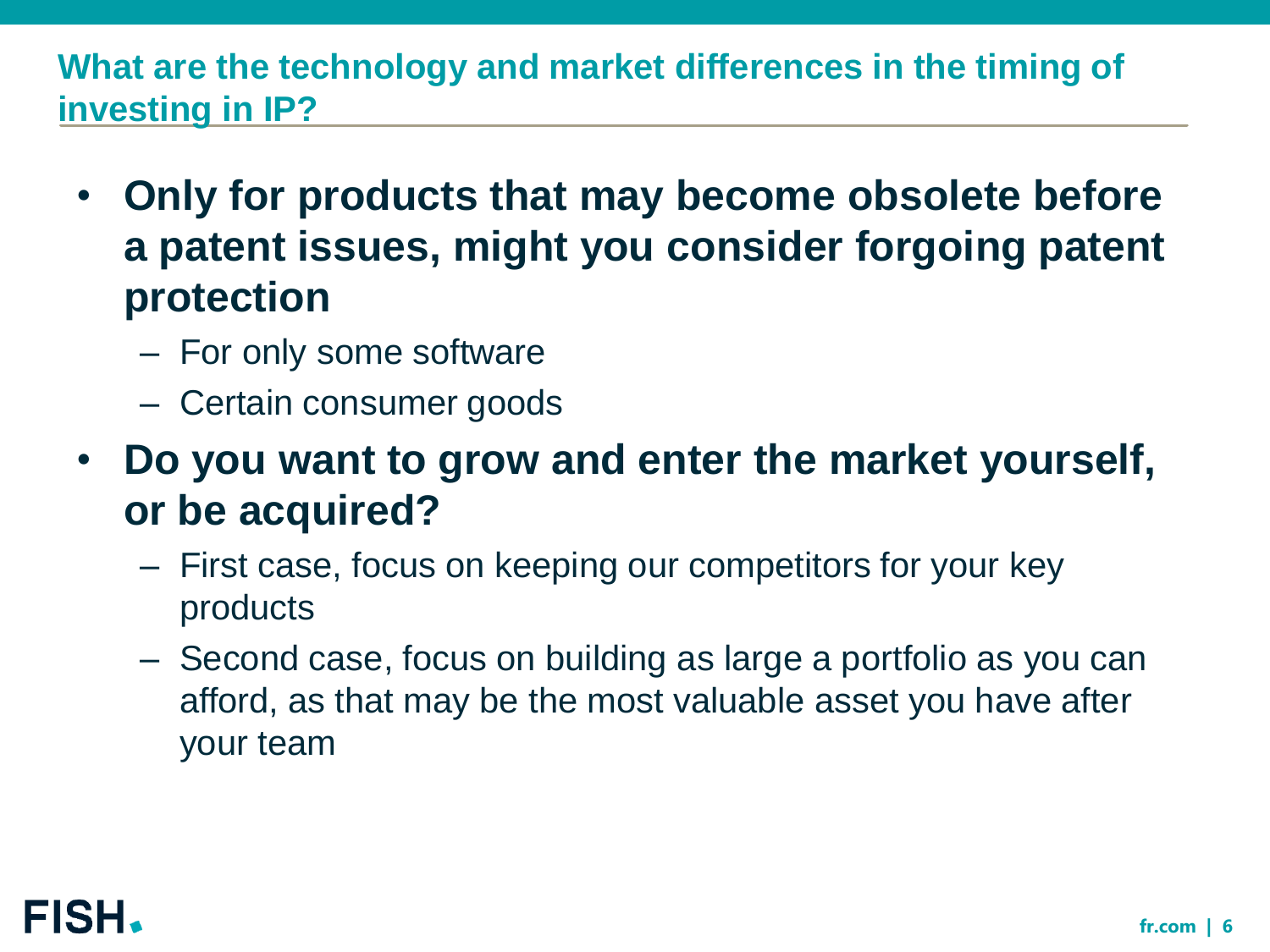## **What are the technology and market differences in the timing of investing in IP?**

- **File on your key inventions before seeking investment**
	- Your idea and IP may be your only asset when you start seeking angel investor and "friends and family" funding
- **Get all of your IP "ducks in a row" before a major new investment or before an acquisition**
- **For many types of products, you may have an early IP investment phase, and then an IP maintenance phase**
	- in therapeutics, keep in mind how long it takes to get to market vs. 20 year lifetime of a patent
	- be thinking of new formulations, new modes of delivery, or new dosage regimens, to protect your market once initial patents on drug expire
- **Once you have commercialized your product, another phase of IP protection might arise: patent litigation, which requires a huge investment of time and money**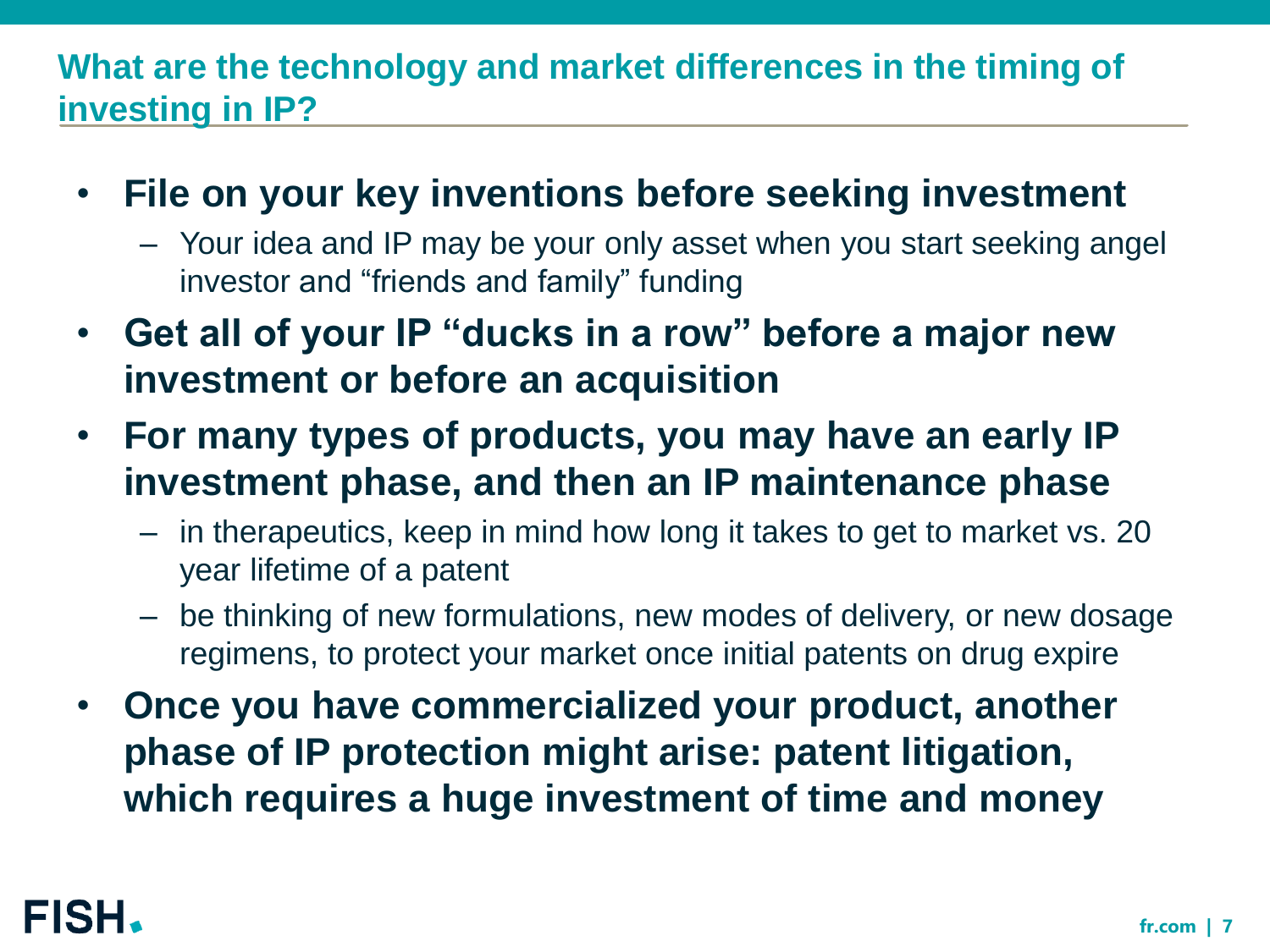### **When do investors care about IP?**

- **Investment in building a strong patent portfolio can yield several advantages:**
	- Exclude Competitors
	- Increase Revenue Licensing
	- Defensive Advantage Cross Licensing
	- Build Tangible Assets Reflecting Value of R&D
	- Legitimacy / Marketing Benefits
- **Investors know this is generally true, but does this vary depending on the underlying technology?**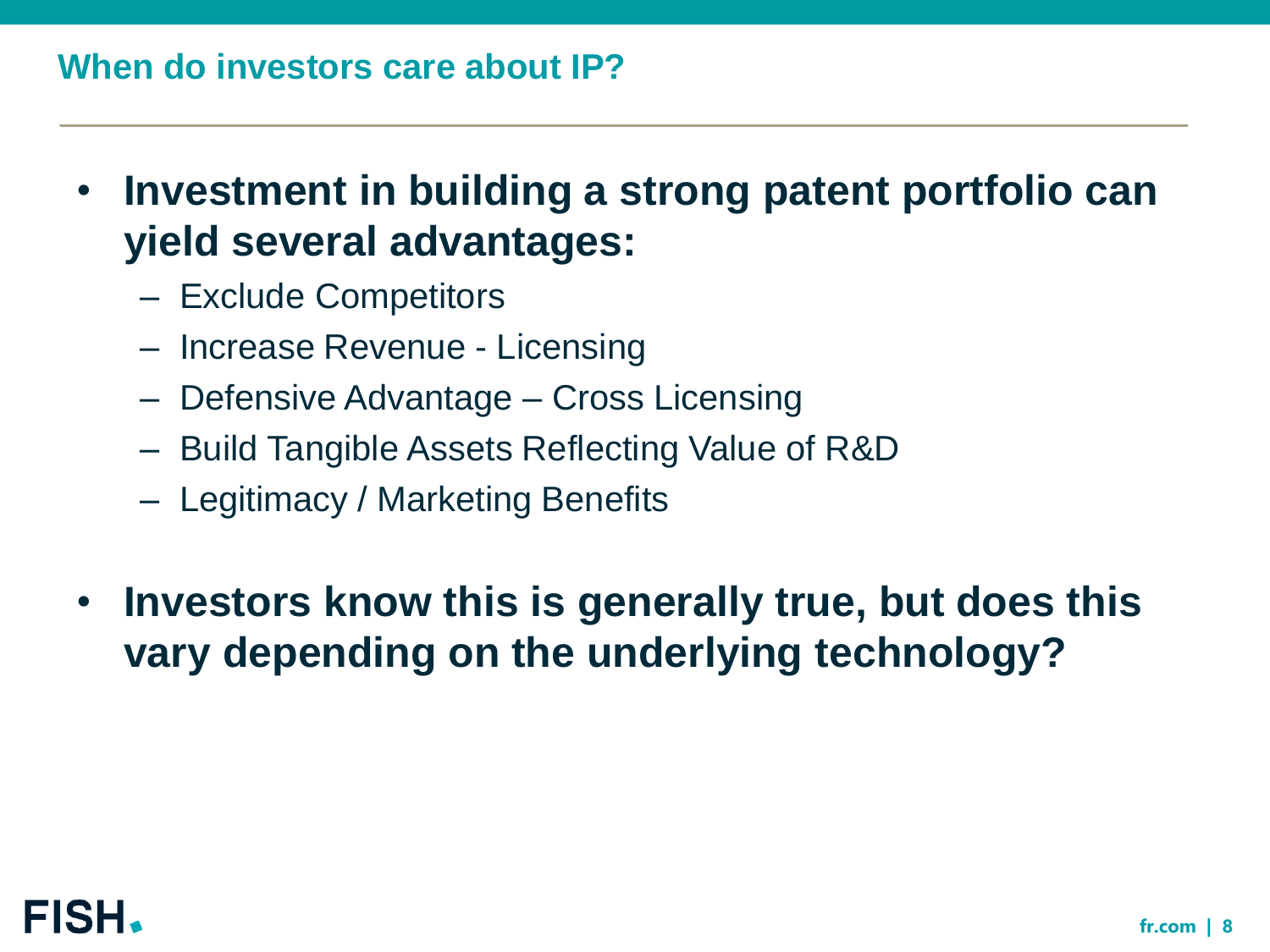## **When do investors care about IP?**

- **Always protect your inventions in healthcare**
	- Medical devices need patent protection
	- Medical therapies absolutely need patent protection because of the long time horizon before getting to market
		- **Patents on improvements and new methods of administration can be critical to maintain protection long term for major drug**
- **Typically in mechanical inventions**
	- Unless the first to market advantage is sufficient for a quick return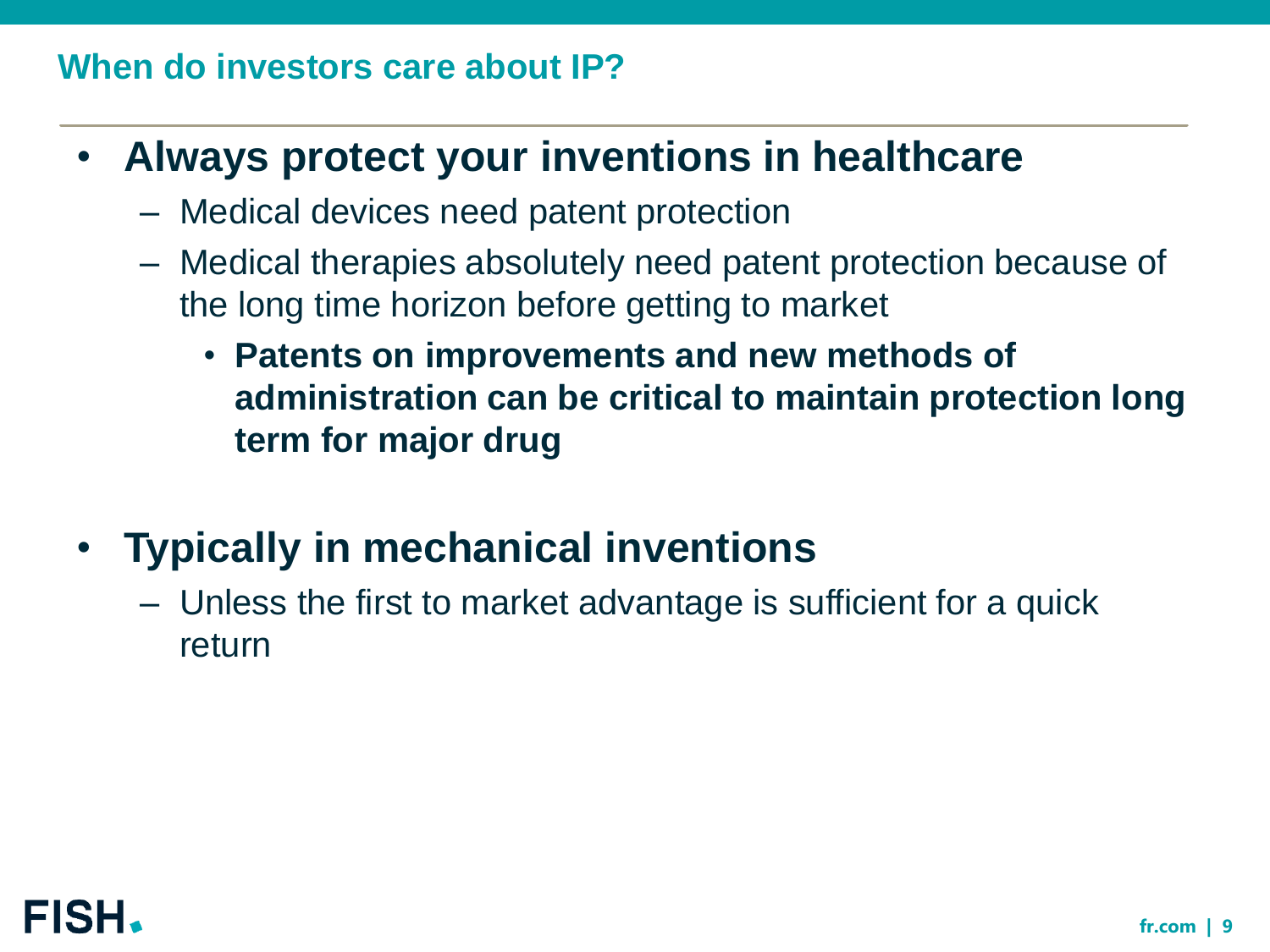#### **When do investors care about IP?**

- **In software, it depends on the particular application, market and expected lifetime of the software**
	- The software may become obsolete before a patent issues
	- Trade secret protection may work if the software is kept in-house and used to provide a service and cannot be easily reverse engineered or recreated, but some inventors may want to see at least some patent application filing
	- Patent offices and courts around the globe are making it more difficult to obtain patent protection for software, **however** patents are still being granted on software-based inventions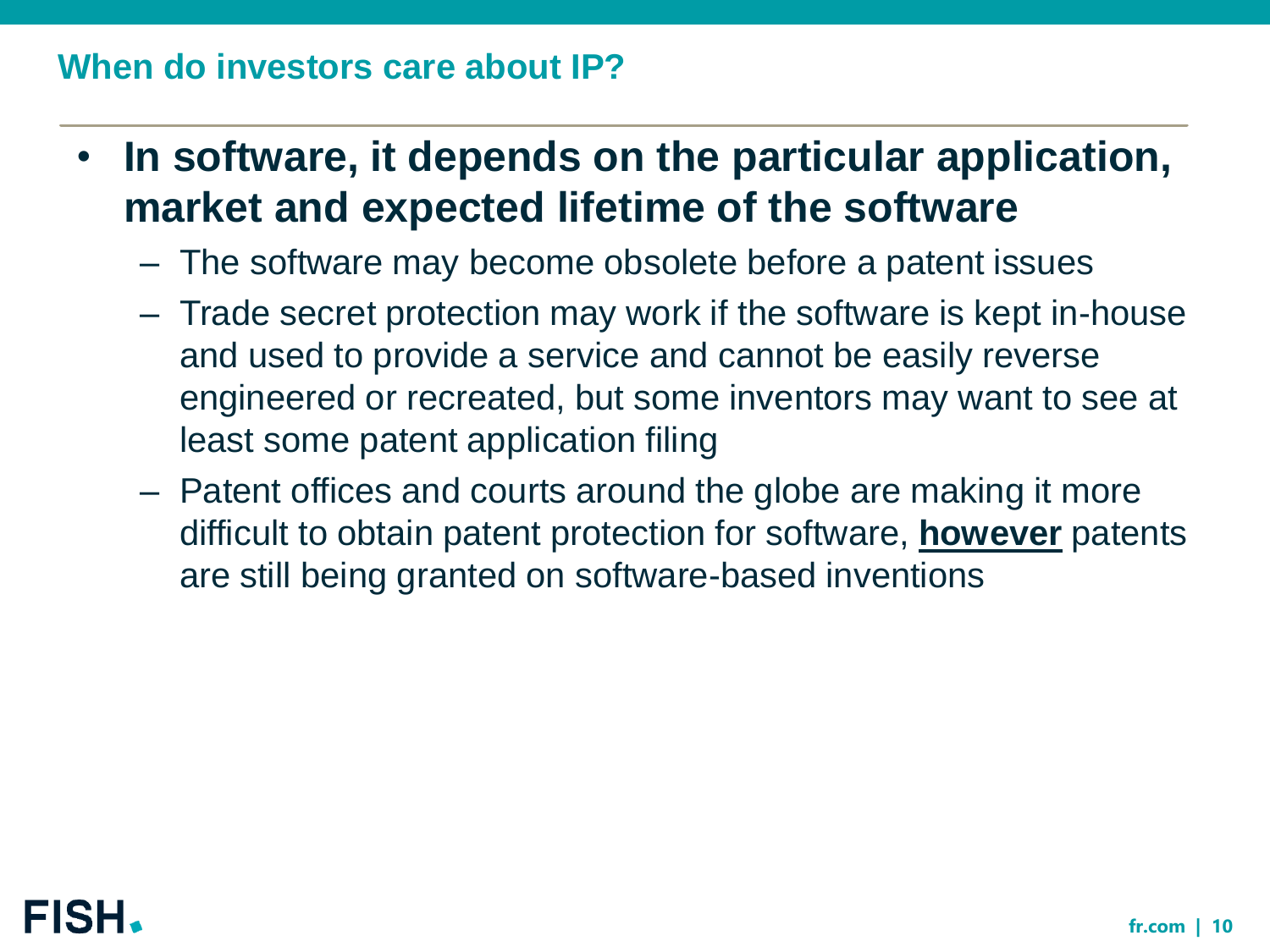#### **Costs for US Patent Application**

- **Legal costs for drafting US quality application can range from \$5,000-\$20,000**
- **Initial Official Fees** 
	- US non-provisional \$830 (small entity, no excess claim or page fees) - \$1820 (large entity)
	- PCT ~ \$3,000 (small entity, 50 pages, US search authority)
- **During prosecution of US application**
	- Responding to each Office Action ~\$2,000-\$12,000
	- Fees associated with Request for Continued Examination *(if needed) (*~\$680 for first, ~\$1,000 subsequent)
	- Issue Fee \$600 (small entity) \$1200 (large entity)
	- Maintenance Fees after Issuance (small entity) 3.5 years (\$1,000); 7.5 years (\$1,880); 11.5 years (\$3,850)(double for large entity)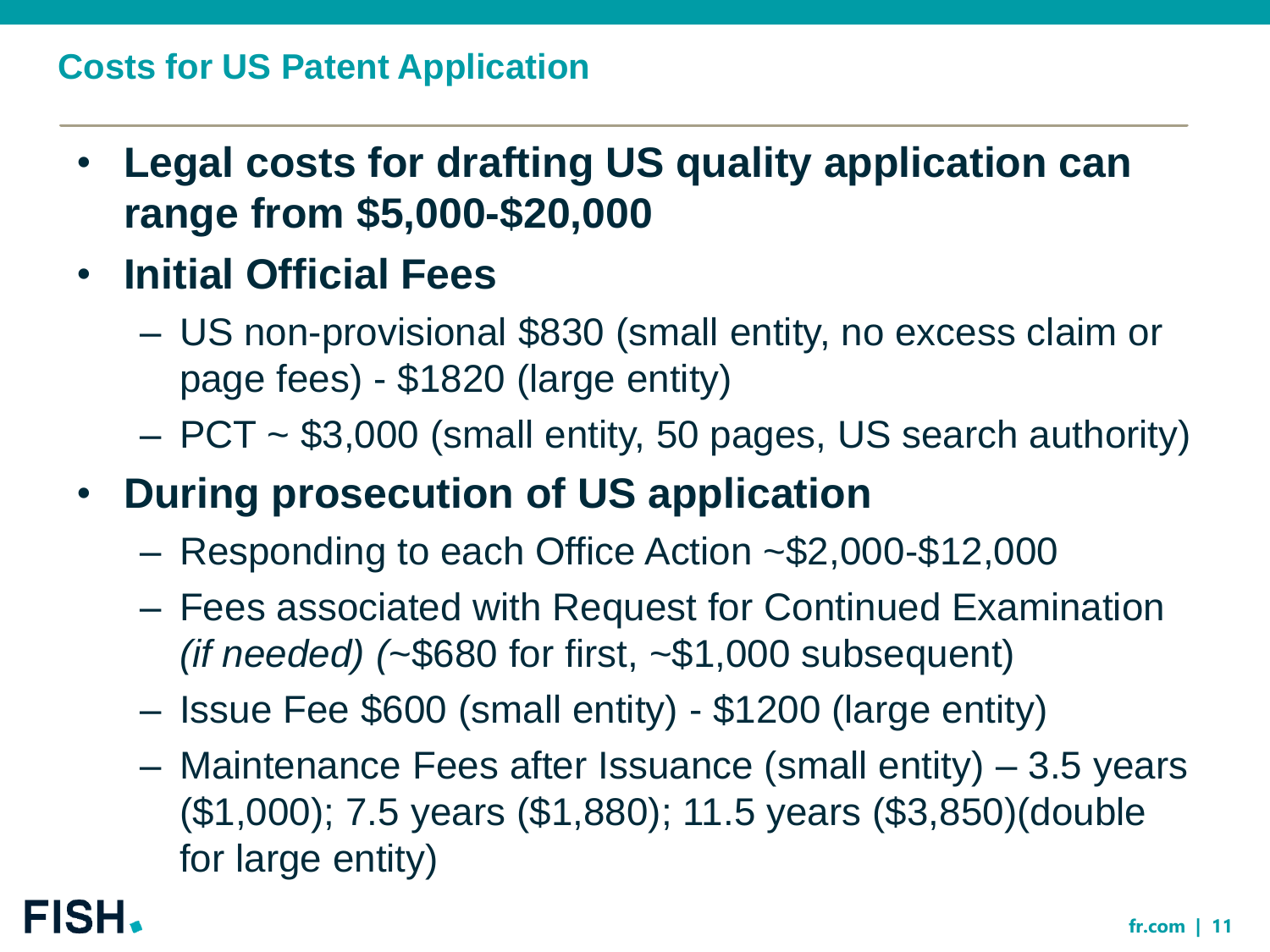# • **Costs – PCT National Stage**

- **Assume you have a patent application – 50 pages, no drawings, 25/3 claims, large entity – the filing fee for this in the US would be about** \$3,220 and maintenance fees would run about \$3900
- What would filing in 15 typical countries cost?
	- Translation costs almost \$35,000
	- Annuities although spread out over many years, you will still be spending almost \$175,000 to maintain all patents for total of 20 years
	- This is just for one patent family
	- Prosecution can cost \$5,000 to \$20,000 per country, or more, e.g., if appeals are required
- **Total is \$300K-400K over the life of the patent to file, prosecute, and maintain one family outside the US in 15 top countries**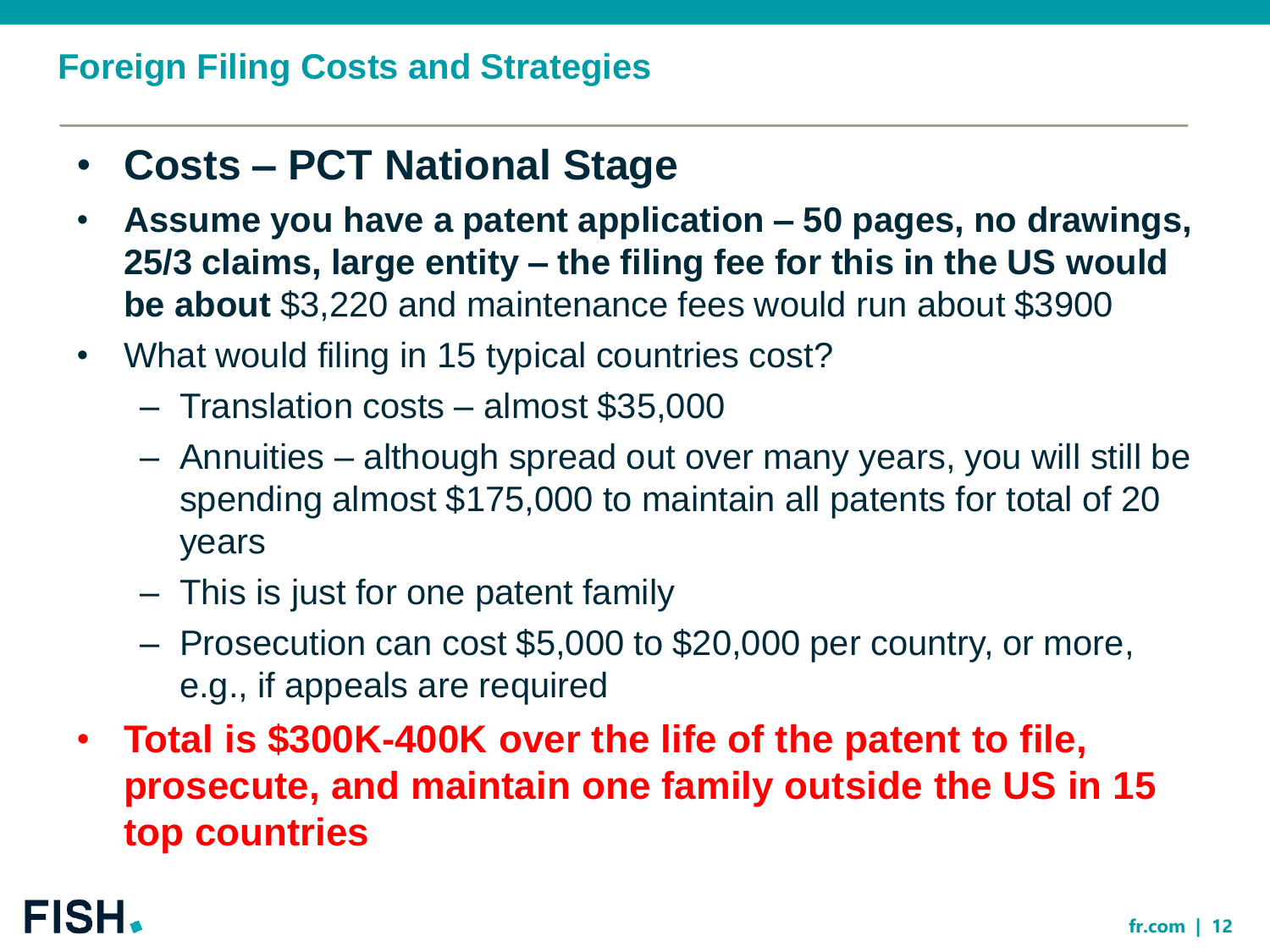## **Costs – PCT National Stage - Details**

| <b>Country</b> | <b>Official Fees</b> | <b>Translation</b> | Misc.   | <b>Associate</b> | <b>In-house Fees</b> | <b>Annuities</b> | <b>Total</b> |
|----------------|----------------------|--------------------|---------|------------------|----------------------|------------------|--------------|
| AR             | \$416                | \$3,219            | \$76    | \$7,748          | \$600                | \$10,661         | \$22,449     |
| AU             | \$1,084              | N/A                | \$76    | \$4,678          | \$600                | \$15,171         | \$21,609     |
| <b>BR</b>      | \$607                | \$2,925            | \$76    | \$4,595          | \$600                | \$14,433         | \$23,236     |
| CA             | \$1,076              | N/A                | \$76    | \$3,704          | \$600                | \$10,969         | \$16,425     |
| <b>CN</b>      | \$1,152              | \$4,405            | \$76    | \$3,135          | \$600                | \$16,966         | \$26,335     |
| EP             | \$8,295              | N/A                | \$0     | \$7,464          | \$500                | \$1,986          | \$18,245     |
| IL             | \$1,022              | N/A                | \$76    | \$5,663          | \$600                | \$7,325          | \$14,686     |
| IN             | \$901                | N/A                | \$76    | \$4,153          | \$600                | \$10,868         | \$16,598     |
| <b>JP</b>      | \$2,563              | \$7,316            | \$76    | \$5,281          | \$600                | \$17,813         | \$33,649     |
| <b>KR</b>      | \$1,893              | \$5,280            | \$76    | \$3,275          | \$600                | \$20,507         | \$31,631     |
| MX             | \$667                | \$2,842            | \$76    | \$5,493          | \$600                | \$2,567          | \$12,295     |
| NZ             | \$767                | N/A                | \$76    | \$3,724          | \$600                | \$11,976         | \$17,143     |
| <b>RU</b>      | \$332                | \$4,680            | \$76    | \$3,746          | \$600                | \$8,944          | \$18,378     |
| SG             | \$1,494              | N/A                | \$76    | \$3,785          | \$600                | \$13,386         | \$19,341     |
| TW             | \$850                | \$3,418            | \$76    | \$3,080          | \$600                | \$11,413         | \$19,437     |
| <b>TOTALS</b>  | \$23,119             | \$34,085           | \$1,064 | \$69,524         | \$8,900              | \$174,985        | \$311,457    |

Using Global IP Estimate; assuming 50 pages, no drawings, 25 total claims (with 3 independent claims), large entity

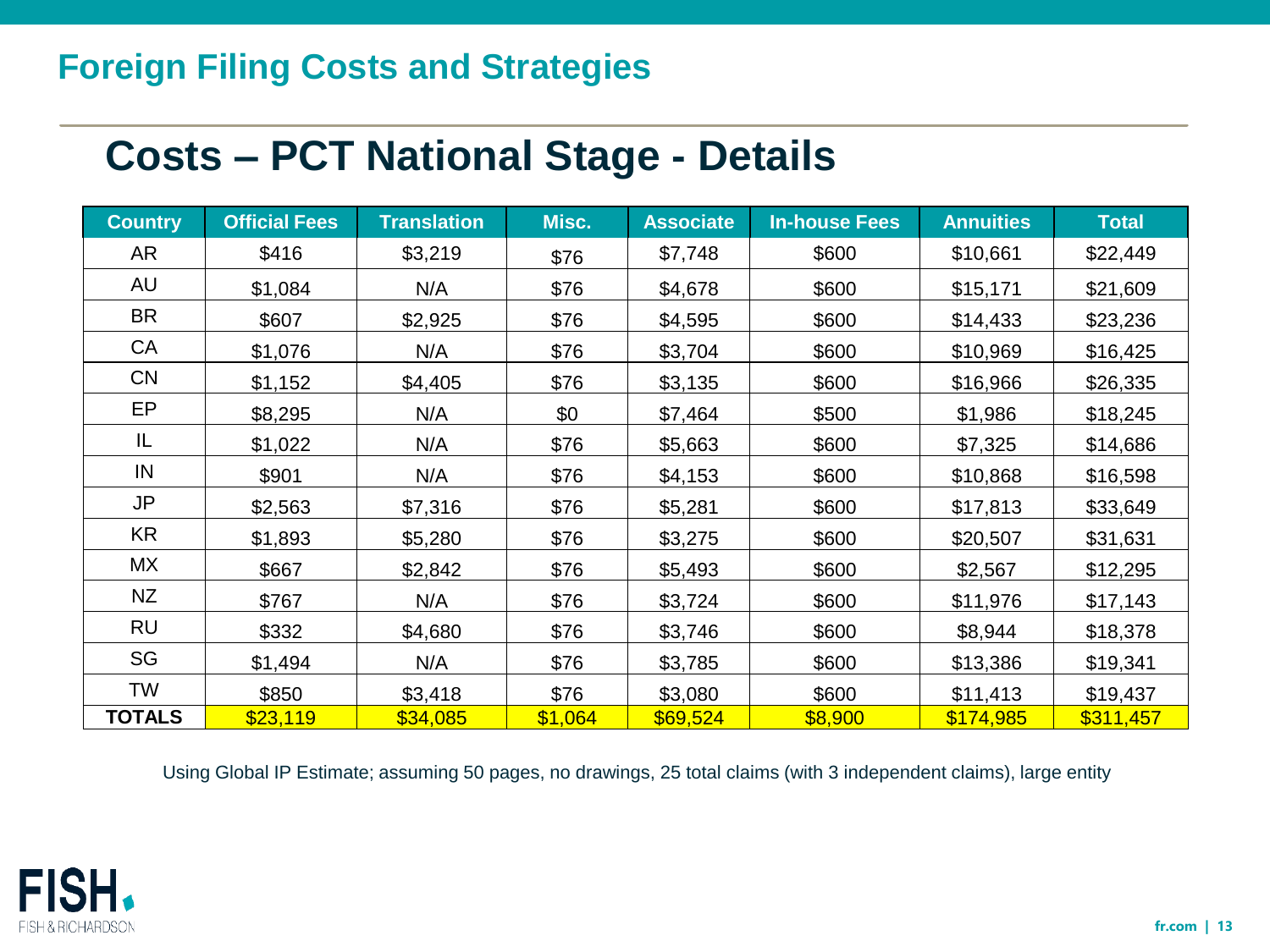# **Costs – EP regional stage**

- **Regional examination can be cost effective – different regions include EP, Eurasian, ARIPO and OAPI** 
	- Regionalization costs for the same application in 10 of the top EP countries can cost over \$150,000 over the life of the patents
- **Added to the foreign filings from the previous slide, this takes us to over \$450,000-\$550,000**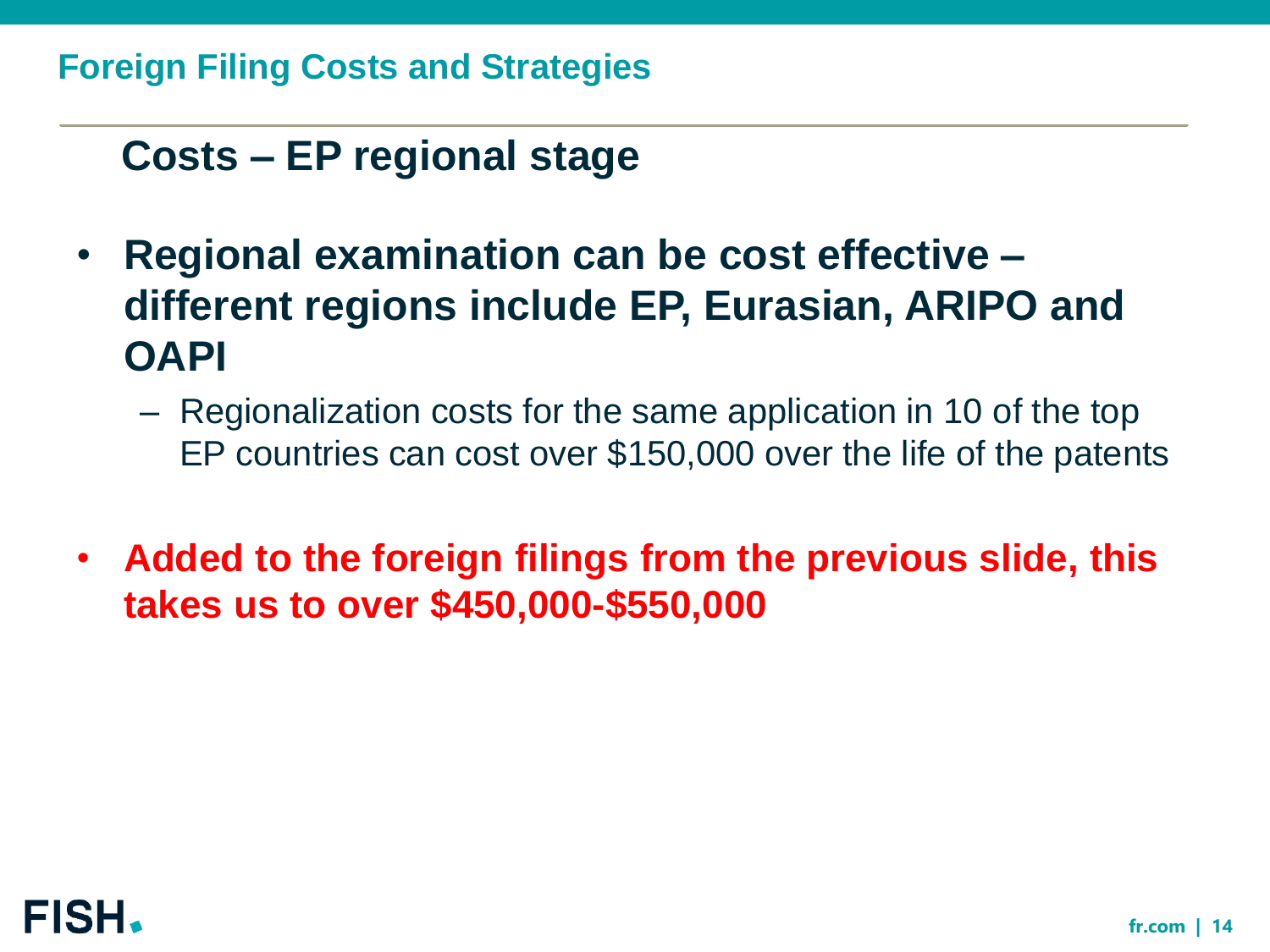## **Costs – EP regional stage - details**

| <b>Country</b> | <b>Official Fees</b> | <b>Translation</b> | Misc. | <b>Associate</b> | <b>In-house Fees</b> | <b>Annuities</b> | <b>Total</b> |
|----------------|----------------------|--------------------|-------|------------------|----------------------|------------------|--------------|
| BE             | \$0                  | 0                  | \$0   | \$705            | \$0                  | \$10,852         | \$11,557     |
| <b>CH</b>      | \$0                  | \$0                | \$0   | \$724            | \$0                  | \$13,961         | \$14,685     |
| DE             | \$65                 | \$0                | \$0   | \$710            | \$0                  | \$20,921         | \$21,696     |
| ES             | \$629                | \$3,147            | \$0   | \$887            | \$0                  | \$11,816         | \$16,479     |
| FI             | \$434                | \$0                | \$0   | \$1,361          | \$0                  | \$14,922         | \$16,717     |
| FR.            | \$0                  | \$0                | \$0   | \$629            | \$0                  | \$12,596         | \$13,225     |
| <b>GB</b>      | \$0                  | \$0                | \$0   | \$558            | \$0                  | \$11,434         | \$11,992     |
| IT             | \$0                  | \$3,581            | \$0   | \$705            | \$0                  | \$13,096         | \$17,382     |
| <b>NE</b>      | \$27                 | \$0                | \$0   | \$699            | \$0                  | \$16,254         | \$16,980     |
| <b>SE</b>      | \$0                  | \$0                | \$0   | \$892            | \$0                  | \$12,498         | \$13,390     |
| <b>TOTALS</b>  | \$1,155              | \$6,728            | \$0   | \$7,870          | \$0                  | \$138,350        | \$154,103    |

Using Global IP Estimate; assuming 50 pages, no drawings, 25 total claims (with 3 independent claims), large entity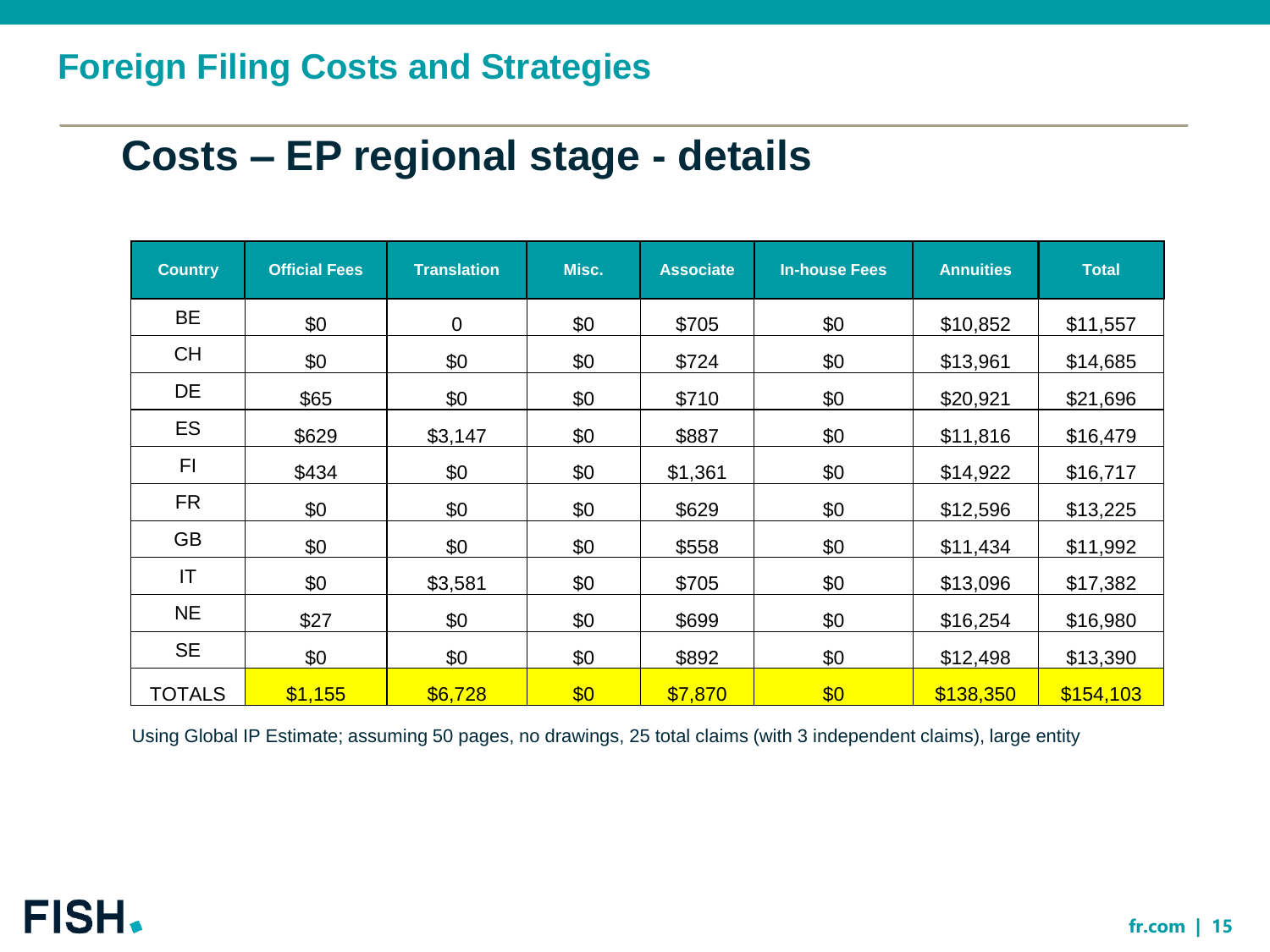- **How do you try to balance a desire to protect as broadly as possible with the required expense?**
- **You need to ask / answer several questions**
	- Company's goals and profile
		- **What kind of company are you (size / technology / global presence – footprint – activities?**
	- Company's resources to be devoted to patent protection
		- **What will your IP budget support?**
		- **A strategy that lets you file broadly but does not give you adequate funding to do additional patenting / FTOs / enforcement is far from ideal**
	- Where and how big are my present markets for the invention? Who is the customer? Who is my competition? Where are my business partners located?
	- Where will the product be manufactured? Where will product be used? Where would my competition manufacture its product?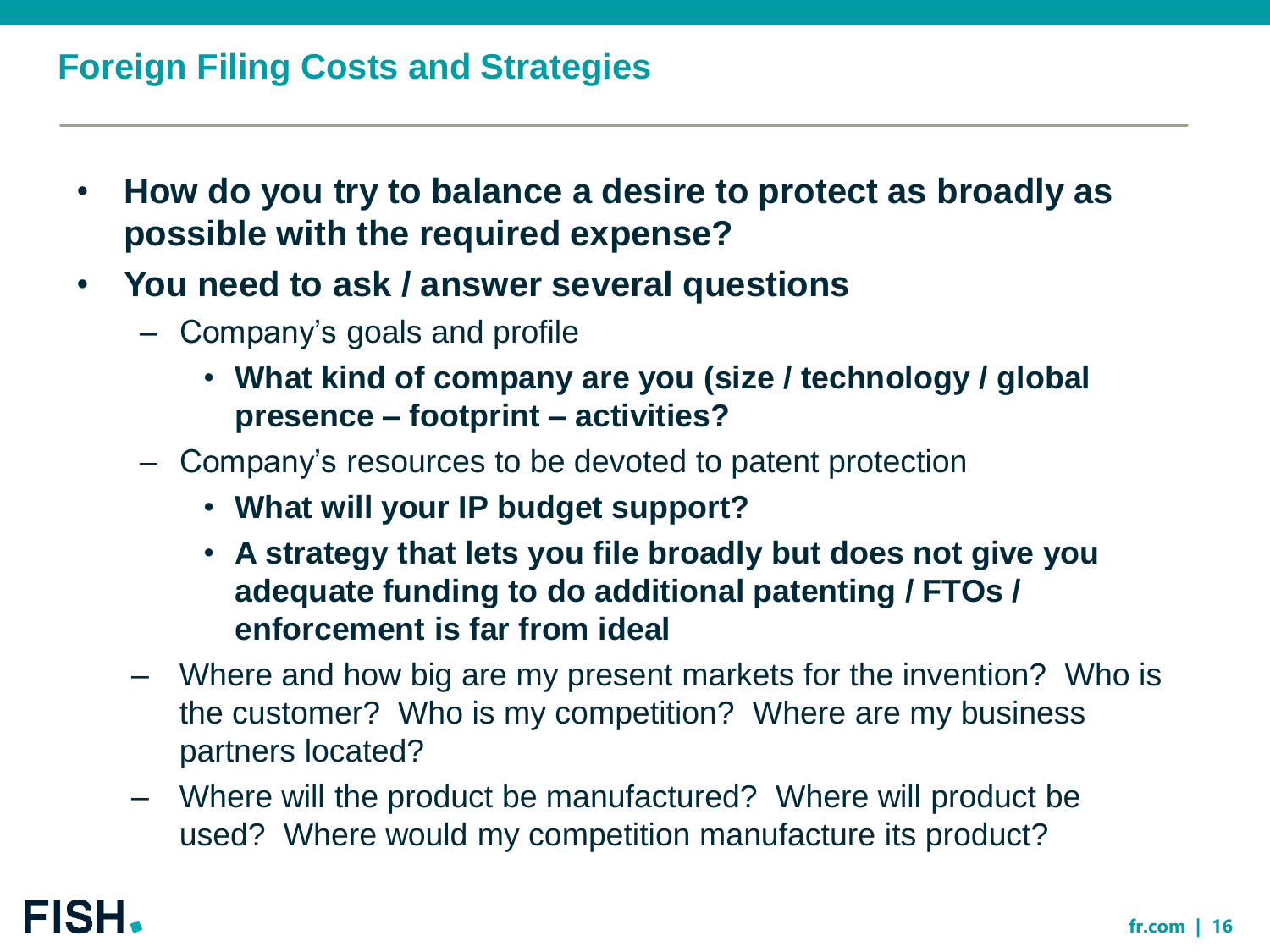- **You need to ask / answer several questions:**
	- Look at your foreign filings like an investor. Consider filing in markets the investors are likely to value (China).
	- What are your emerging markets where future protection may become important.
	- Where does your IP reside (literally) … where could an employee or partner walk out the door with your know how and start competing with you?
	- Where is your competition located manufacturing and/or nerve centers?
	- Consider major markets or strategic venues for enforcement, like shipping hubs or countries like Germany where you can get quick relief.

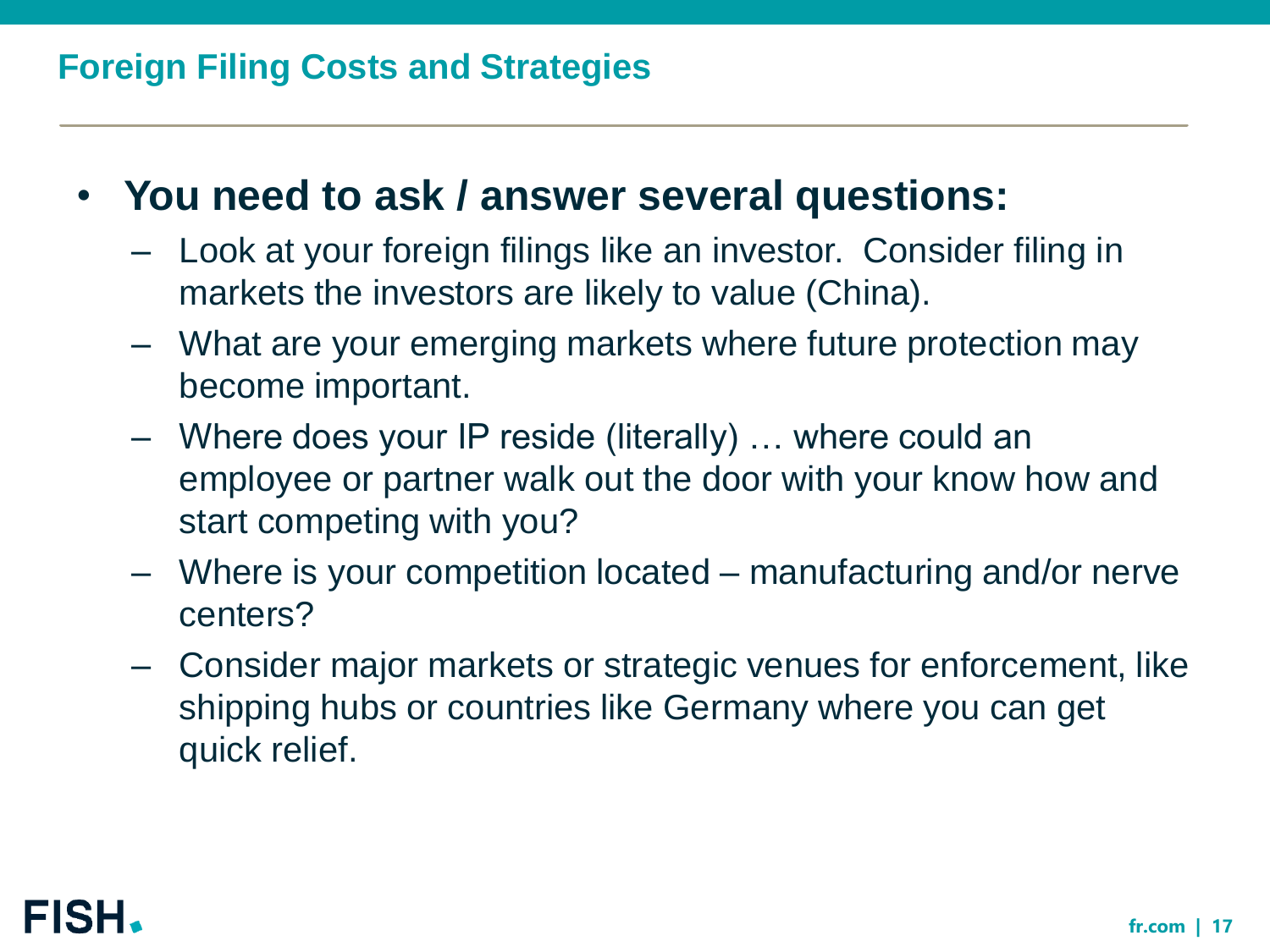# • **Additional questions:**

- Look at your foreign filings like an investor. Consider filing in markets the investors are likely to value (China).
- What are your emerging markets where future protection may become important.
- Where does your IP reside (literally) … where could an employee or partner walk out the door with your know how and start competing with you?
- Where is your competition located manufacturing and/or nerve centers?
- Consider major markets or strategic venues for enforcement, like shipping hubs or countries like Germany where you can get quick relief.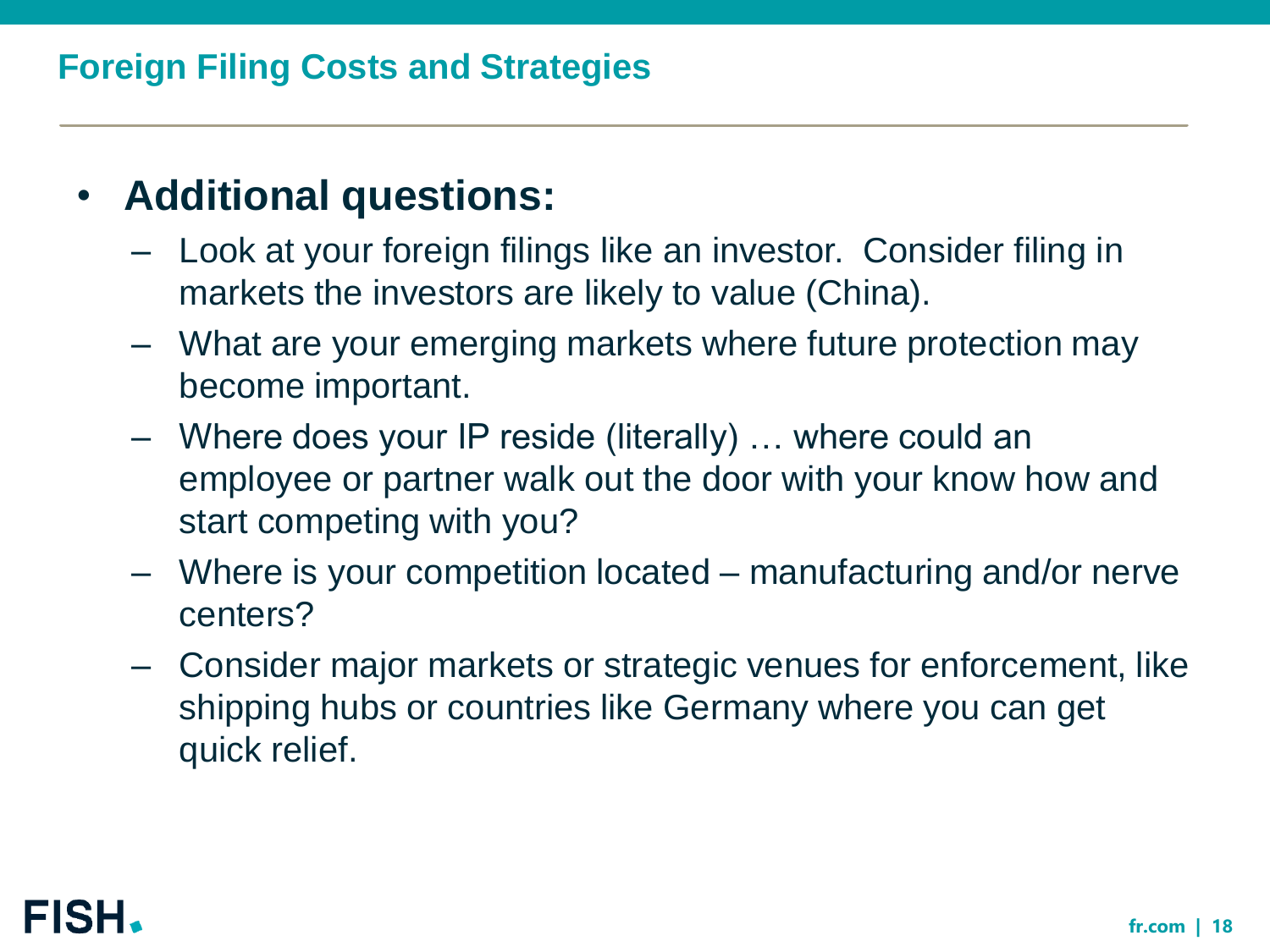- **Where to file?**
	- Technology neutral strategy:
		- **EPO (almost always)**
		- **Huge markets and economies (China, Japan, South Korea, and India)**
		- **Large markets and economies (Brazil, Russia, Taiwan, and Mexico)**
		- **"No translation required" markets (Canada, Australia, New Zealand, and South Africa)**
		- **"Proximity to the US" markets (Canada and Mexico)**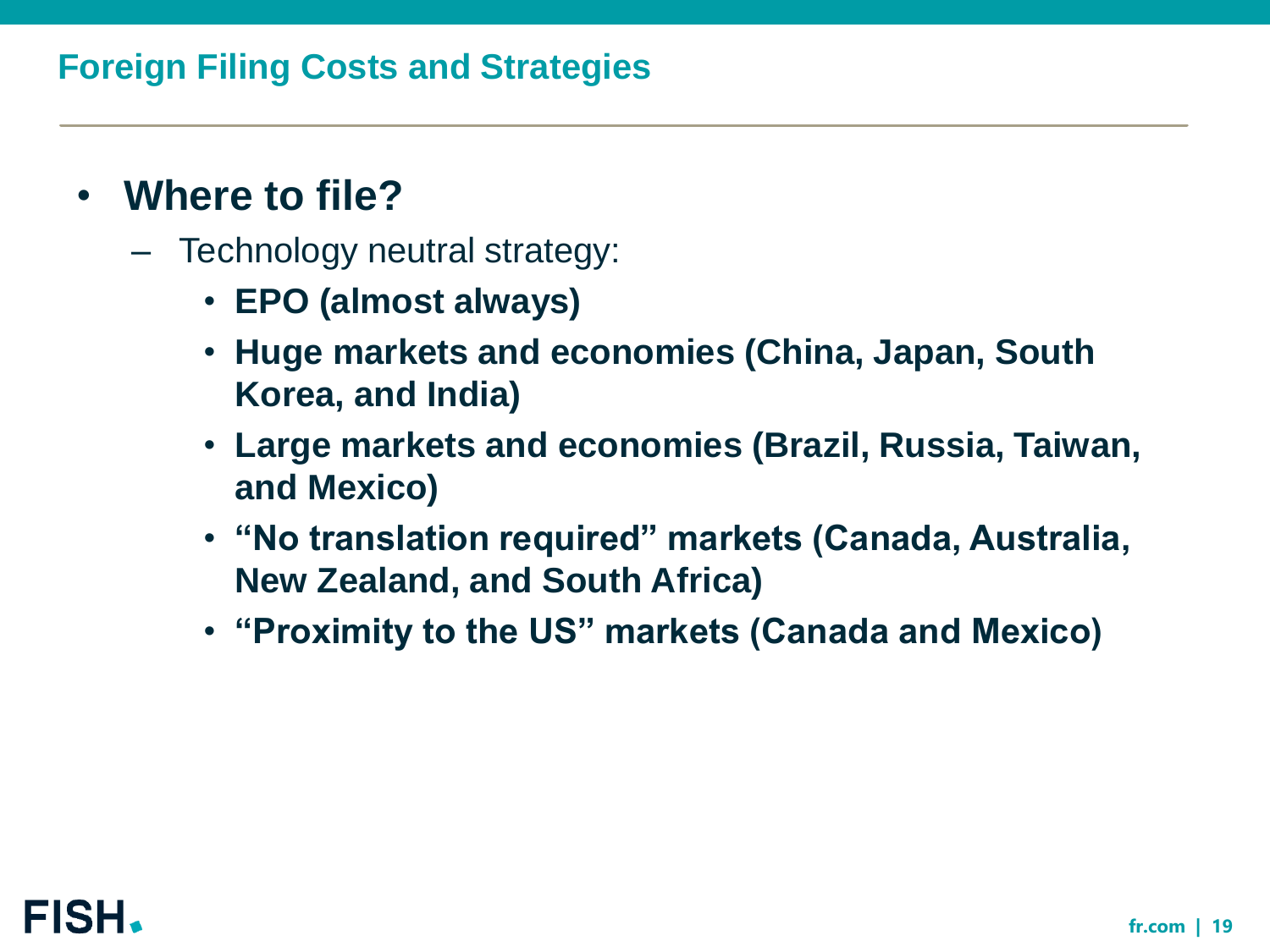- **Where to file?**
	- Technology specific strategy:
		- **Software**  EP, AU, CA, CN, IN, JP, KR
		- **Energy**  EP, CA, CN, GCC/SA, MY, MX, NO, RU, UK
		- **Semiconductors/photonics**  EP, AU, CA, CN, IL, JP, KR, TW
		- **Life sciences**  EP, AU, BR, CA, CN, IN, JP, KR, MX, SG, TW
		- **Industrial chemicals**  EP, AU, CA, CN, JP, KR
		- **Medical devices** EP, CN, CA, JP, AU, IL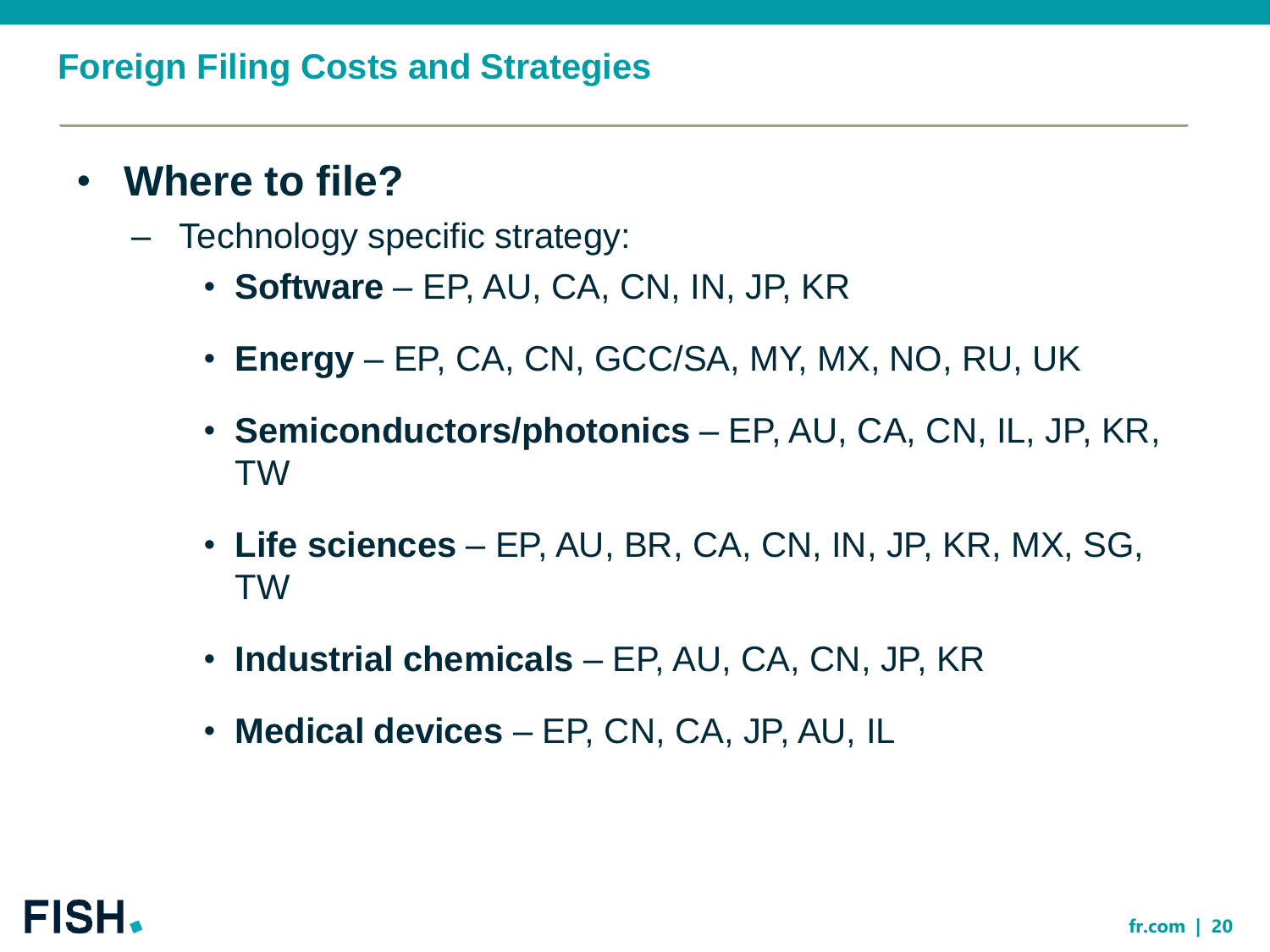## • **Where to file?**

- Filing in non-PCT countries:
	- **Taiwan – expensive translations but patents typically enforceable**
	- **Argentina –examination very slow, no real procedures for accelerating exam; enforcement questionable**
	- **Venezuela - examination very slow; enforcement questionable especially for US held patents**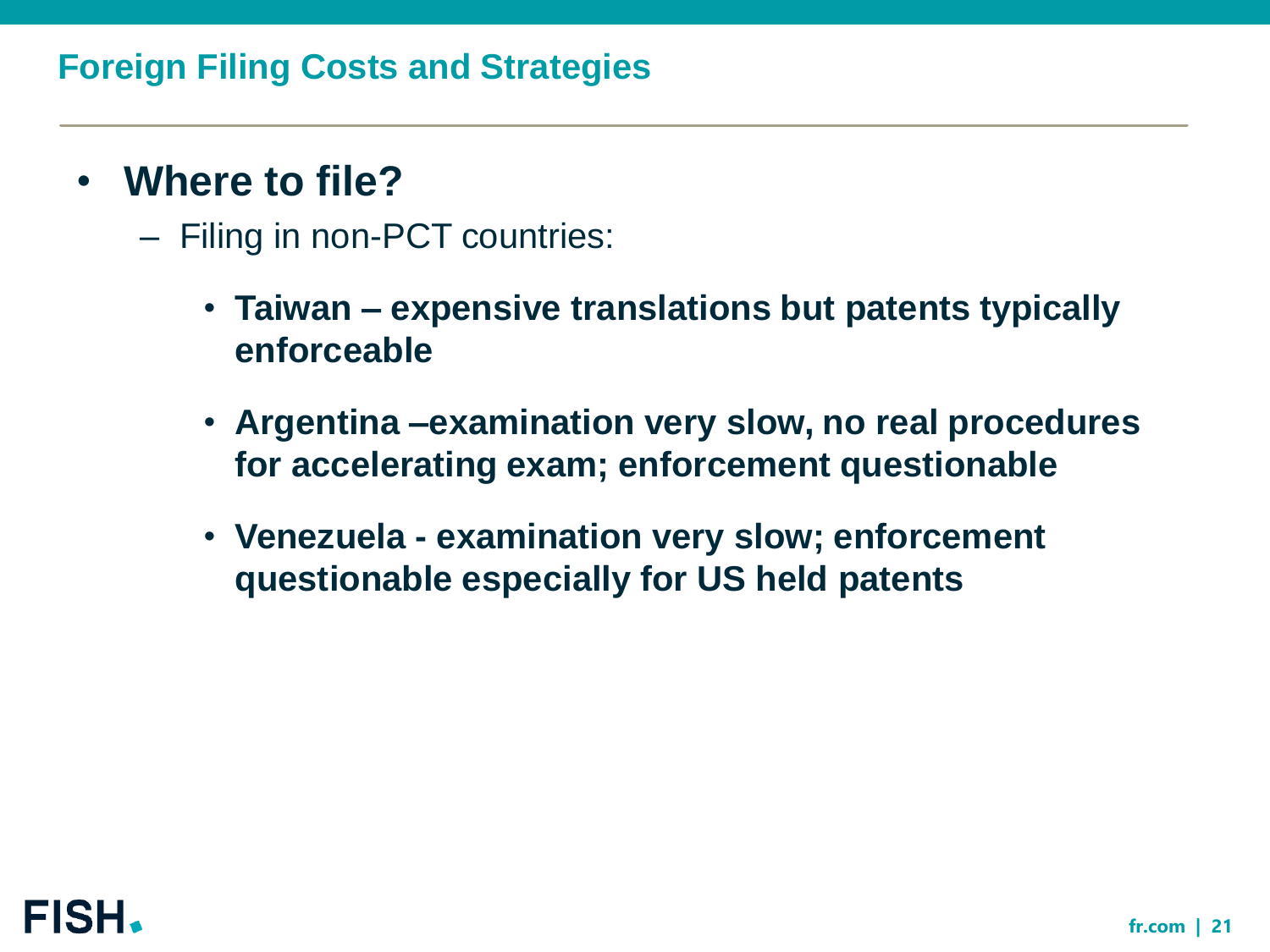## • **Where NOT to file?**

- Avoid countries with export regulations
	- Export Administration Regulations (EAR)
	- International Traffic in Arms Regulations (ITAR)
- Avoid: Crimea, Cuba, Iran, North Korea, Sudan, Syria
- [See, for example, https://www.tradecompliance.pitt.edu/embargoed](https://www.tradecompliance.pitt.edu/embargoed-and-sanctioned-countries)and-sanctioned-countries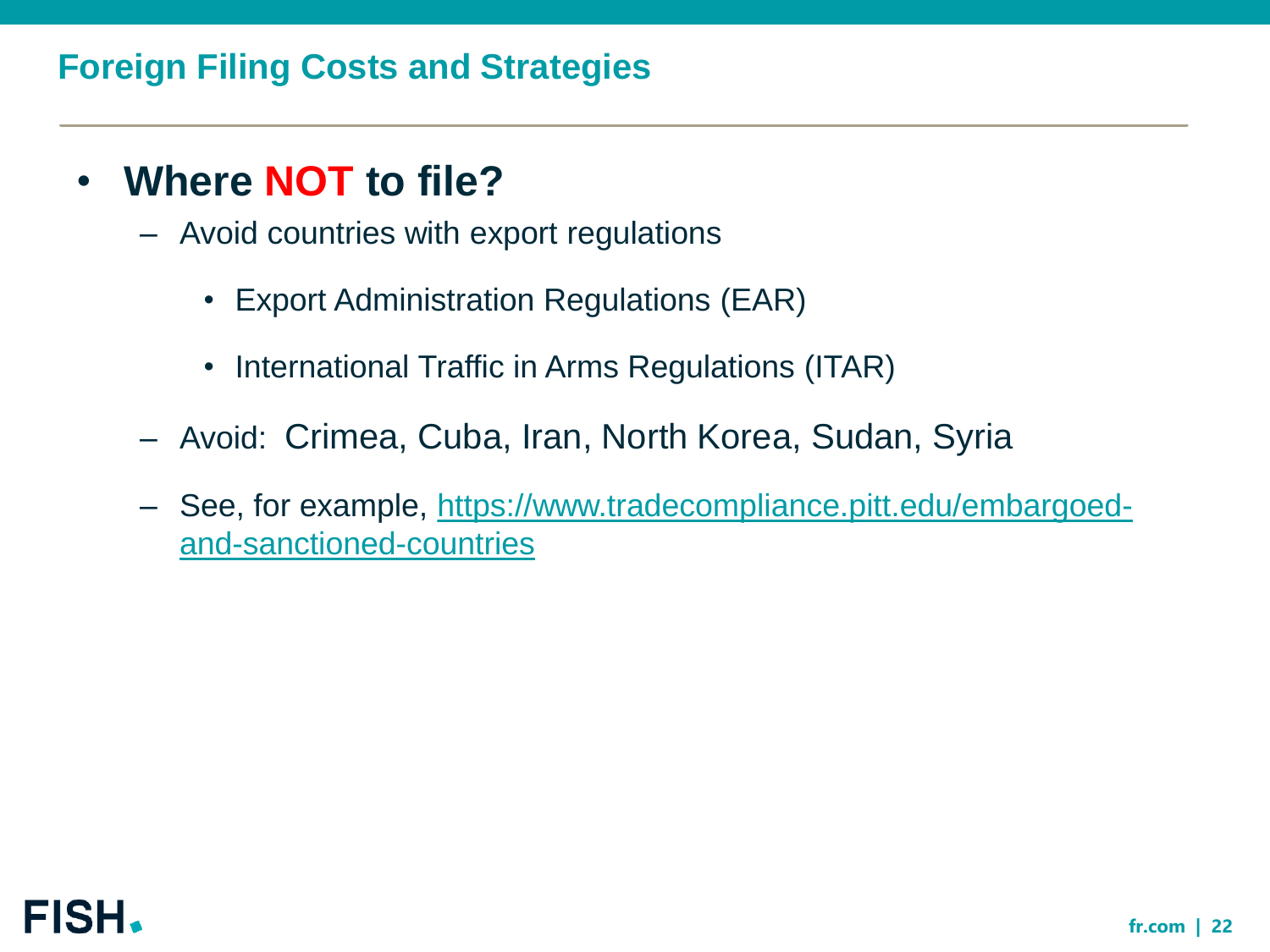# **Thank you!**

The opinions expressed are those of the author and do not necessarily reflect the views of Fish & Richardson P.C., any other of its lawyers, its clients, or any of its or their respective affiliates. This presentation is for general information purposes and is not intended to be and should not be taken as legal advice.

© Copyright 2020 Fish & Richardson P.C. These materials may be considered advertising for legal services under the laws and rules of professional conduct of the jurisdictions in which we practice. The material contained in this presentation has been gathered by the lawyers at Fish & Richardson P.C. for informational purposes only, is not intended to be legal advice and does not establish an attorney-client relationship. Legal advice of any nature should be sought from legal counsel. Unsolicited e-mails and information sent to Fish & Richardson P.C. will not be considered confidential and do not create an attorney-client relationship with Fish & Richardson P.C. or any of our attorneys. Furthermore, these communications and materials may be disclosed to others and may not receive a response. If you are not already a client of Fish & Richardson P.C., do not include any confidential information in this message. For more information about Fish & Richardson P.C. and our practices, please visit www.fr.com.

## FISH.